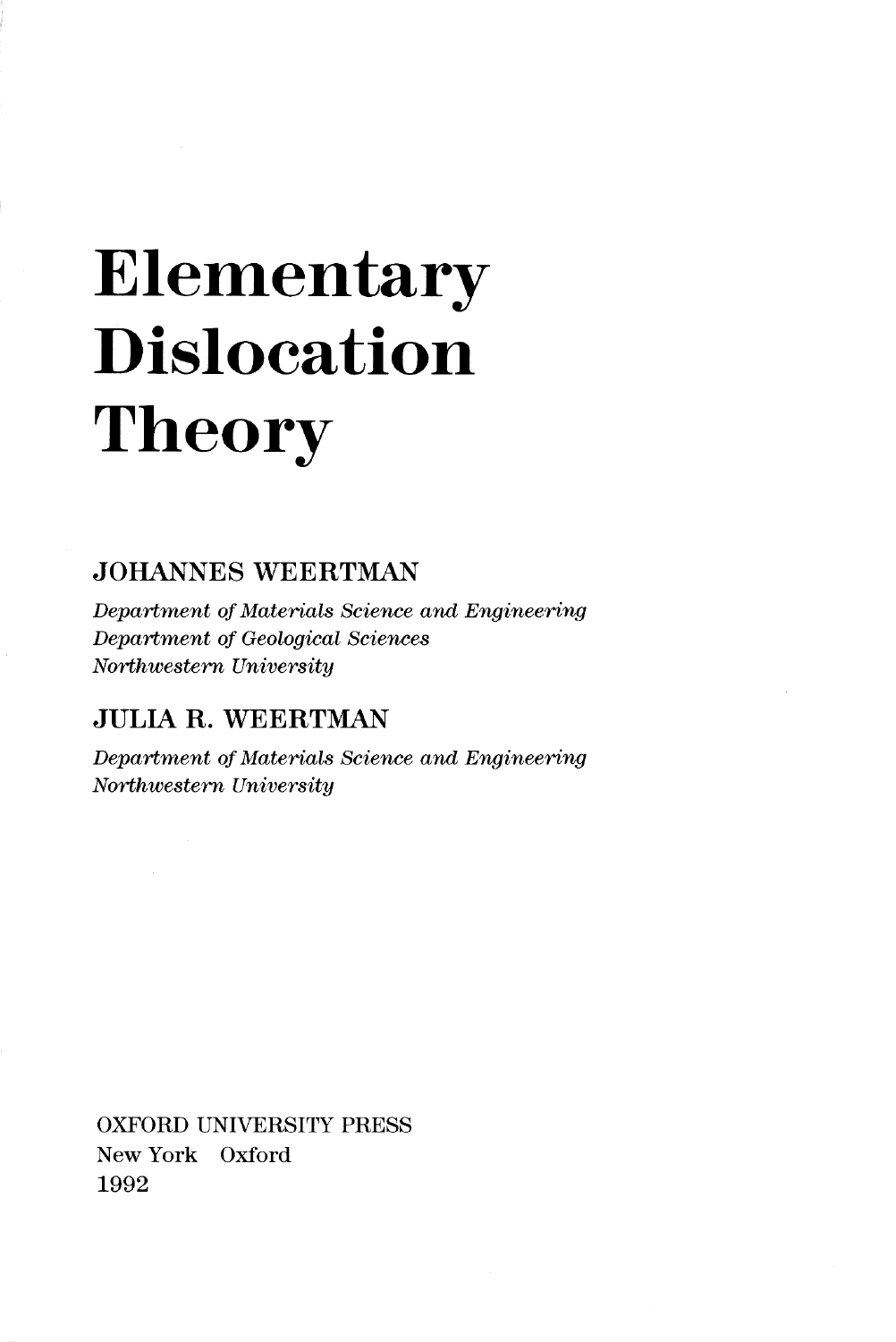## **Contents**

| 1. Description of a Dislocation                | 1  |
|------------------------------------------------|----|
| Discovery of the Dislocation                   | 1  |
| Description of the Dislocation Line            | 4  |
| Prismatic Dislocation Loop                     | 9  |
| Motion of Dislocations                         | 11 |
| Burgers Vector of a Dislocation                | 15 |
| 2. The Stress Field Around a Dislocation       | 22 |
| Review of Elasticity Theory                    | 22 |
| <b>DISPLACEMENT</b>                            | 22 |
| <b>STRAIN</b>                                  | 23 |
| <b>STRESS</b>                                  | 26 |
| LINEAR ELASTICITY THEORY                       | 29 |
| EQUILIBRIUM EQUATIONS                          | 30 |
| Stress and Displacement Field of a Dislocation | 32 |
| STATIONARY SCREW DISLOCATIONS                  | 32 |
| STATIONARY EDGE DISLOCATIONS                   | 35 |
| <b>MIXED DISLOCATIONS</b>                      | 38 |
| UNIFORMLY MOVING DISLOCATIONS                  | 39 |
| Appendix to Chapter 2:                         |    |
| <i>Transformation of Stress Components</i>     | 40 |
| 3. Forces on a Dislocation                     | 45 |
| Self-Energy of a Dislocation Line              | 45 |
| <b>STRAIN ENERGY</b>                           | 45 |
| <b>SCREW DISLOCATION</b>                       | 46 |
| ALTERNATIVE SELF-ENERGY CALCULATION            | 47 |
| <b>EDGE DISLOCATIONS</b>                       | 49 |
| <b>MIXED DISLOCATIONS</b>                      | 50 |
| ENERGY OF A CURVED DISLOCATION LINE            | 50 |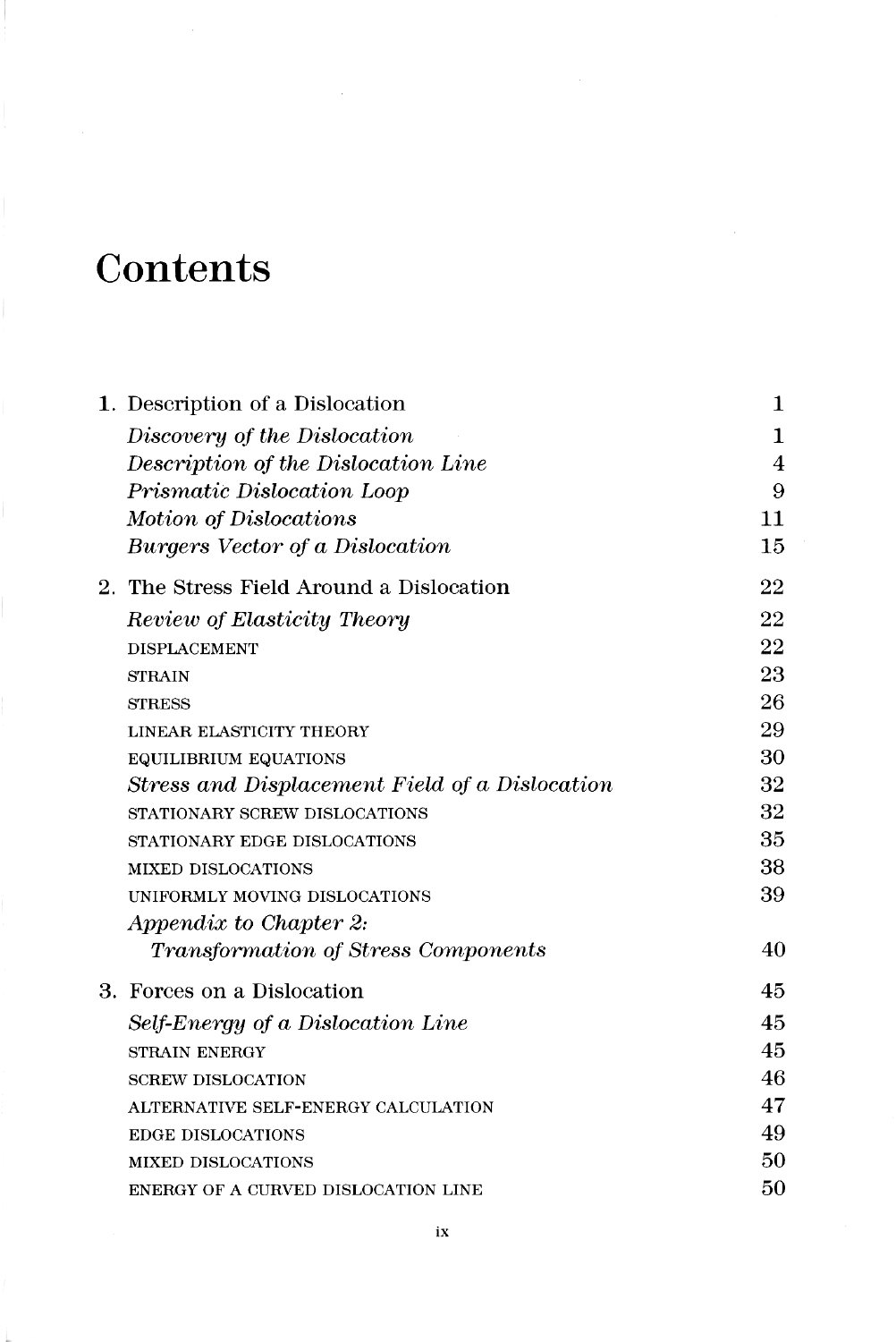| Line Tension                                               | 52         |
|------------------------------------------------------------|------------|
| Forces on Dislocations                                     | 54         |
| FORCES DUE TO EXTERNALY APPLIED STRESS                     |            |
| (THE PEACH-KOEHLER EQUATION)                               | 55         |
| <b>MIXED DISLOCATIONS</b>                                  | 58         |
| FORCE DUE TO INTERNAL STRESSES                             | 61         |
| Forces Between Dislocations                                | 65         |
| PARALLEL SCREW DISLOCATIONS                                | 65         |
| PARALLEL EDGE DISLOCATIONS WITH PARALLEL BURGERS VECTORS   | 66         |
| PARALLEL EDGE DISLOCATIONS WITH PERPENDICULAR              |            |
| <b>BURGERS VECTORS</b>                                     | 67         |
| <b>GENERAL CASE</b>                                        | 69         |
| FORCES BETWEEN PERPENDICULAR DISLOCATIONS                  | 69         |
| TWO PERPENDICULAR SCREW DISLOCATIONS                       | 69         |
| AN EDGE AND A SCREW DISLOCATION PERPENDICULAR TO           |            |
| <b>EACH OTHER</b>                                          | 70         |
| Chemical Force on a Dislocation                            | 72         |
| Total Force on a Dislocation                               | 77         |
| 4. Dislocation Reactions in Crystals                       | 84         |
| Burgers Vectors of Two or More Combined Dislocations       | 84         |
| Burgers Vectors of Dislocations Joined at the Node         | 84         |
| <b>Energy Considerations</b>                               | 86         |
| Face-Centered Cubic Crystals                               | 87         |
| Two Dislocations on the Same (111) Plane                   | 92         |
| Two Dislocations on Different (111) Planes                 | 92         |
| The Frank Sessile Dislocation                              | 94         |
| The Shockley Partial Dislocation                           | 94         |
| Reactions Involving Perfect and Imperfect Crystals         | 103        |
| <b>Stair-Rod Dislocation</b>                               | 105        |
| Cottrell-Lomer Lock                                        | 107        |
| Hexagonal Close-Packed Lattice                             | 108        |
| <b>Body-Centered Cubic Crystals</b>                        | 114        |
| 5. Dislocation Multiplication, Twinning, Peierls Force and |            |
| Related Topics                                             | 123        |
| Dislocations Multiplication                                | 123        |
| Dislocation Pile-up                                        | 126        |
| Dislocation Intersection and Dislocation Jogs              | 131        |
| Conservative and NonConservative Motion of Jogs            | $^{136}\,$ |
| Pole Mechanism                                             | 139        |